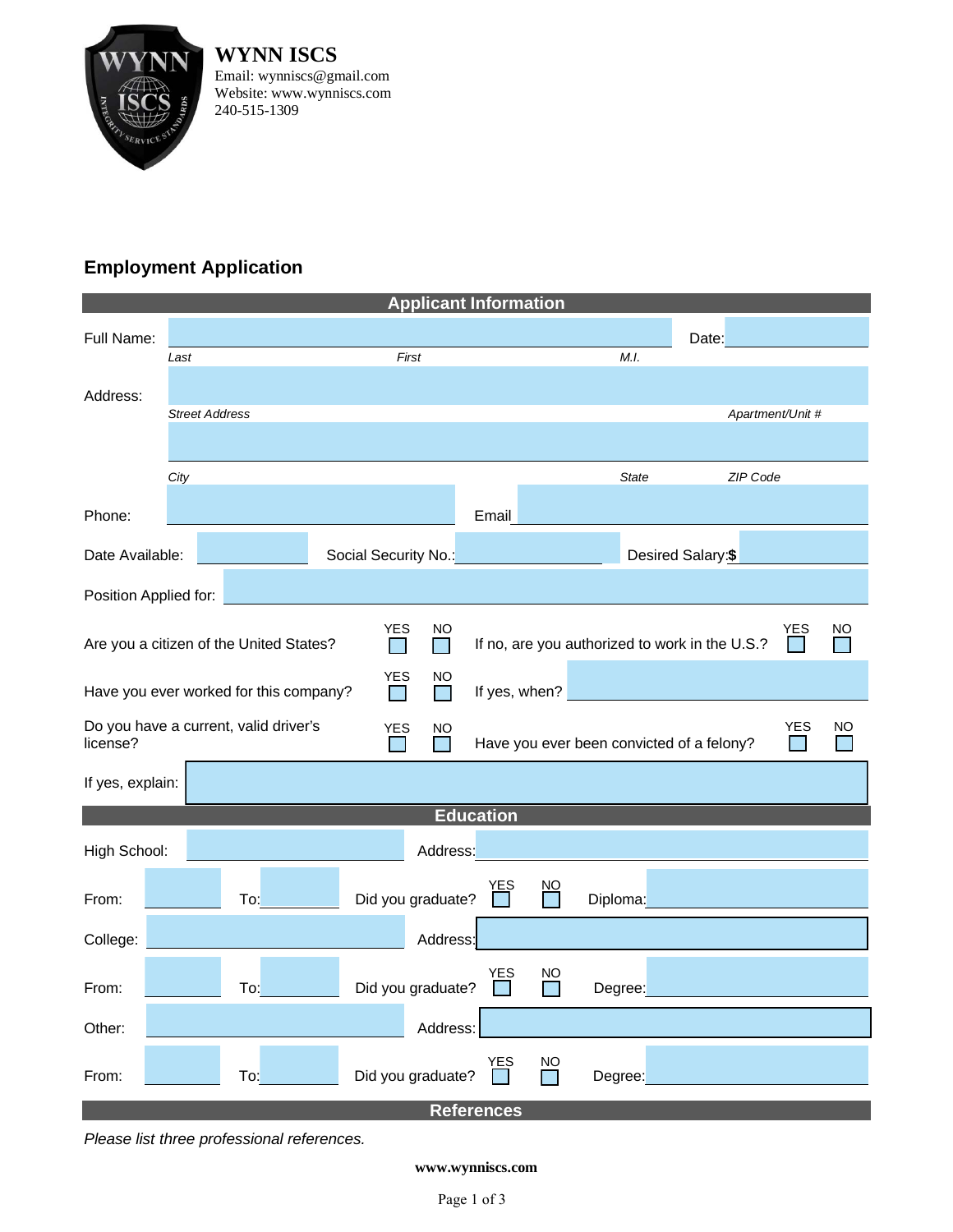| Full Name:                          |                                                                                     | Relationship:                |  |  |  |  |  |
|-------------------------------------|-------------------------------------------------------------------------------------|------------------------------|--|--|--|--|--|
| Company:                            |                                                                                     | Phone:                       |  |  |  |  |  |
| Address:                            |                                                                                     | Email:                       |  |  |  |  |  |
| Full Name:                          |                                                                                     | Relationship:                |  |  |  |  |  |
| Company:                            |                                                                                     | Phone:                       |  |  |  |  |  |
| Address:                            |                                                                                     | Email:                       |  |  |  |  |  |
| Full Name:                          |                                                                                     | Relationship:                |  |  |  |  |  |
| Company:                            |                                                                                     | Phone:                       |  |  |  |  |  |
| Address:                            |                                                                                     | Email:                       |  |  |  |  |  |
|                                     | <b>Previous Employment</b>                                                          |                              |  |  |  |  |  |
| Company:                            |                                                                                     | Phone:                       |  |  |  |  |  |
| Address:                            |                                                                                     | Supervisor:                  |  |  |  |  |  |
| Job Title:                          | Starting Salary:\$                                                                  | <b>Ending Salary:</b>        |  |  |  |  |  |
| Responsibilities:                   |                                                                                     |                              |  |  |  |  |  |
|                                     |                                                                                     |                              |  |  |  |  |  |
| To:<br>Reason for Leaving:<br>From: |                                                                                     |                              |  |  |  |  |  |
|                                     |                                                                                     |                              |  |  |  |  |  |
|                                     | <b>YES</b><br><b>NO</b><br>May we contact your previous supervisor for a reference? |                              |  |  |  |  |  |
|                                     |                                                                                     |                              |  |  |  |  |  |
|                                     |                                                                                     |                              |  |  |  |  |  |
| Company:                            |                                                                                     | Phone:                       |  |  |  |  |  |
| Address:                            |                                                                                     | Supervisor:                  |  |  |  |  |  |
| Job Title:                          | Starting Salary:\$                                                                  | Ending Salary:\$             |  |  |  |  |  |
| Responsibilities:                   |                                                                                     |                              |  |  |  |  |  |
| From:                               | To:<br>Reason for Leaving:                                                          |                              |  |  |  |  |  |
|                                     | <b>YES</b><br>NO                                                                    |                              |  |  |  |  |  |
|                                     | May we contact your previous supervisor for a reference?                            |                              |  |  |  |  |  |
|                                     |                                                                                     |                              |  |  |  |  |  |
| Company:                            |                                                                                     | Phone:                       |  |  |  |  |  |
| Address:                            |                                                                                     | Supervisor:                  |  |  |  |  |  |
| Job Title:                          | Starting Salary: <sup>\$</sup>                                                      | Ending Salary: <sup>\$</sup> |  |  |  |  |  |
| Responsibilities:                   |                                                                                     |                              |  |  |  |  |  |

**www.wynniscs.com**